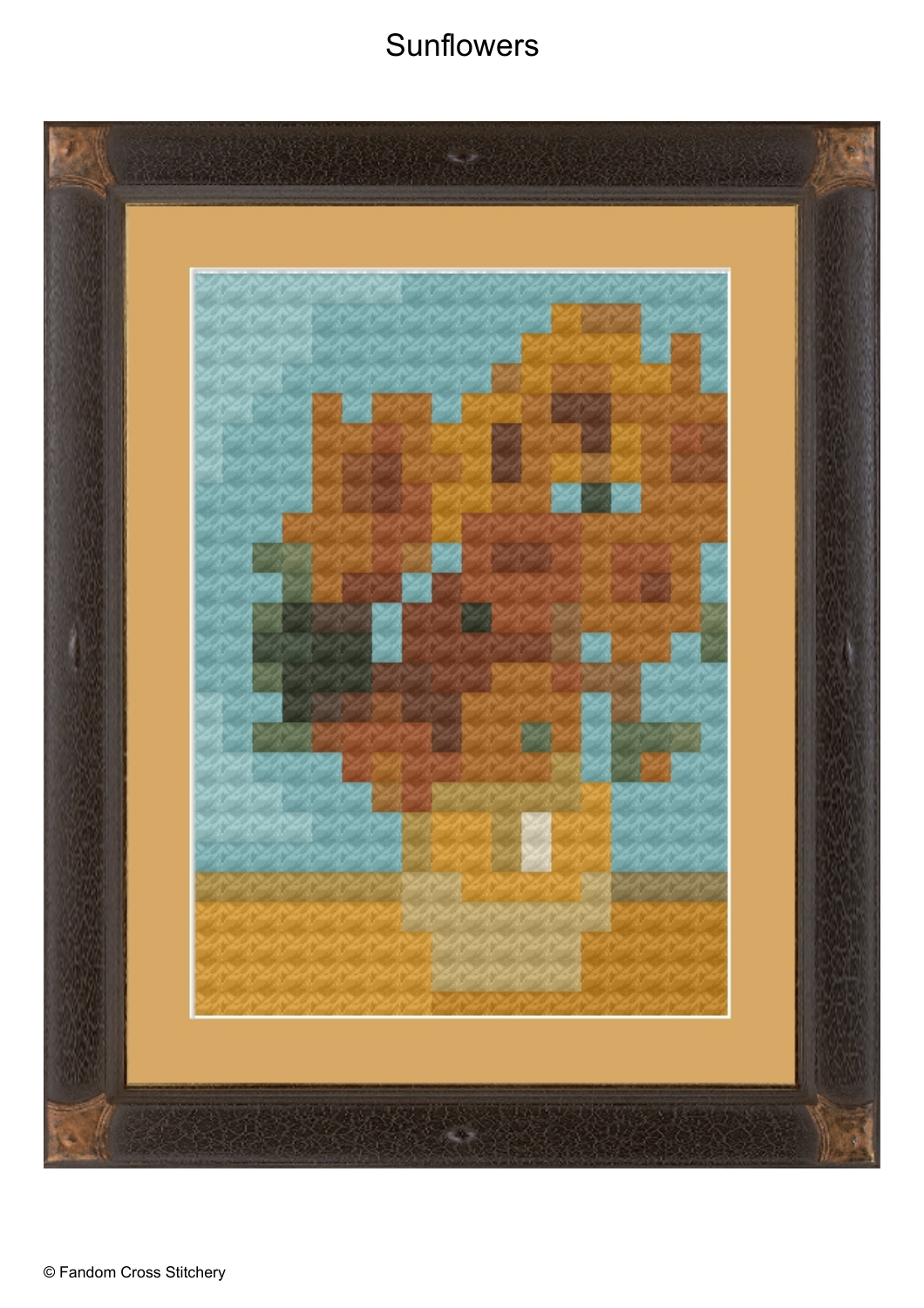## Sunflowers